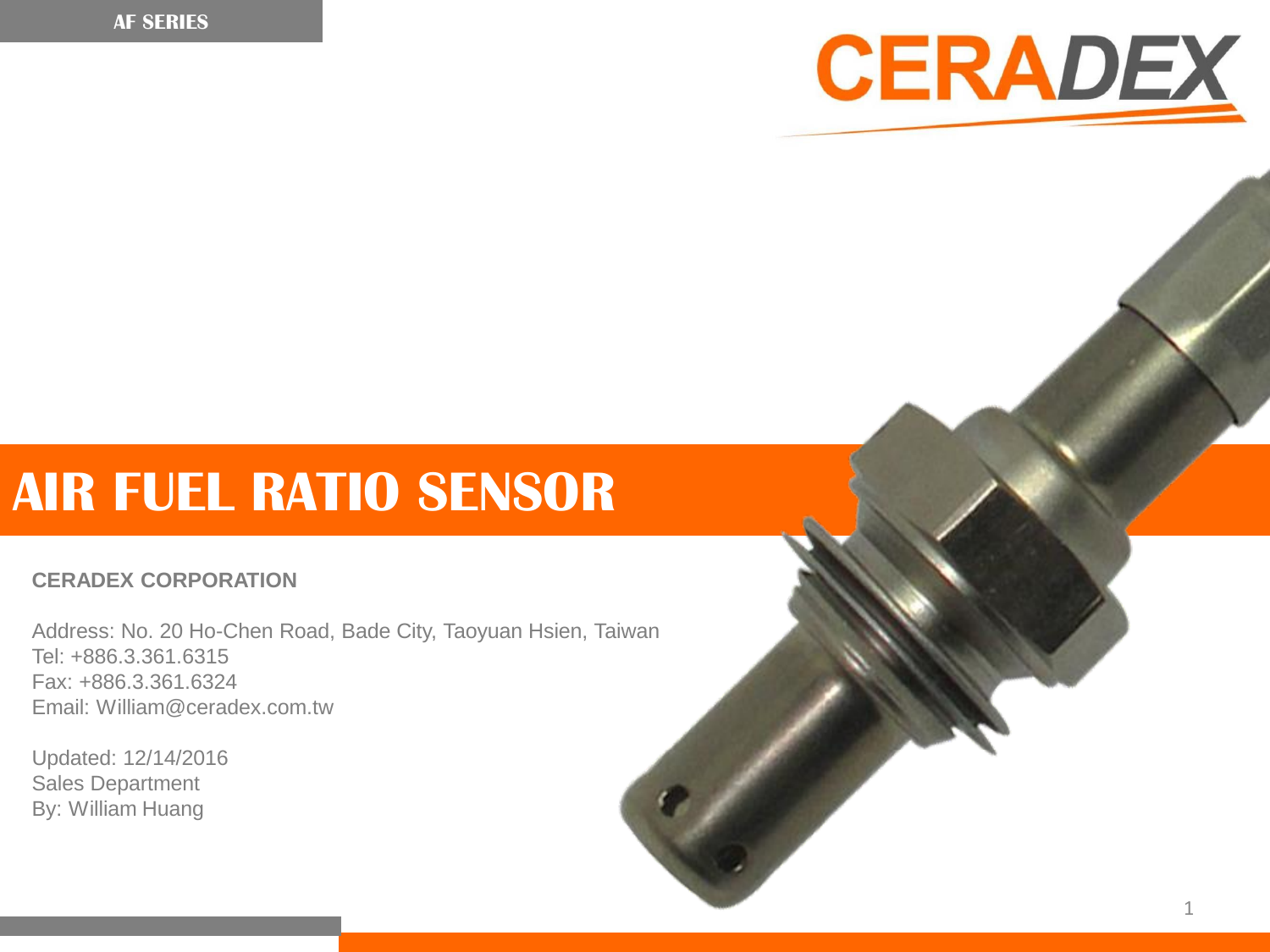#### **WHAT IS AN AIR FUEL RATIO SENSOR?**

An Air Fuel Ratio Sensor is a wide range oxygen sensor that focuses detection on lean spectrum of air to fuel ratio by continuous sampling of oxygen sensor content within the exhaust gas, and feeds its reading to the vehicle's ECU for air and fuel management. They are planar constructed ceramic element, single cell current limiting sensor with integrated heater that usually comes with 4 wires. And unlike the regular oxygen sensor, Narrow Band, which detects the oxygen contents by rich or lean indication, an Air Fuel Ratio Sensor is particularly sensitive to the lean spectrum of air to fuel ratio and make adjustment as to how lean these oxygen contents are, and so to provide more accurate readings to the on vehicle ECU.

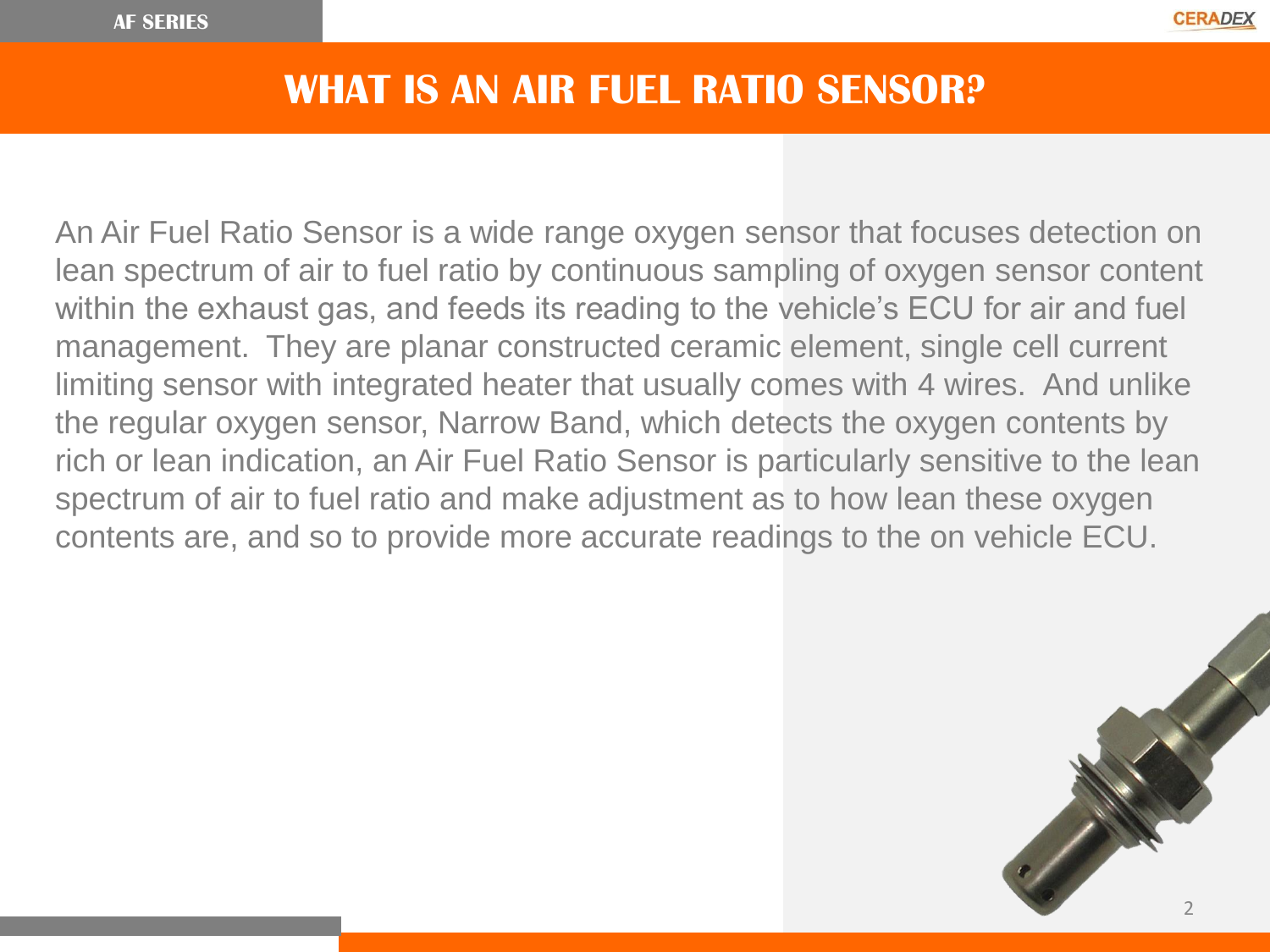#### **WHY CHOOSE CERADEX'S AIR FUEL RATIO SENSOR?**

CERADEX's patented single cell air fuel planar technology enables our sensors to achieve systematic oxygen pumping that allow higher detection accuracy in linear format. In addition, this design also provides higher detection accuracy and heating durability. To ensure the highest quality and stability, every piece of sensor manufactured undergoes strict simulated bench for function check of both lambda voltage and ampere under lean spectrum, as well as pressurized sealing bench for leakage check. With 20 years of experience in the field, choose CERADEX's Air Fuel Ratio Sensor for your replacement needs!

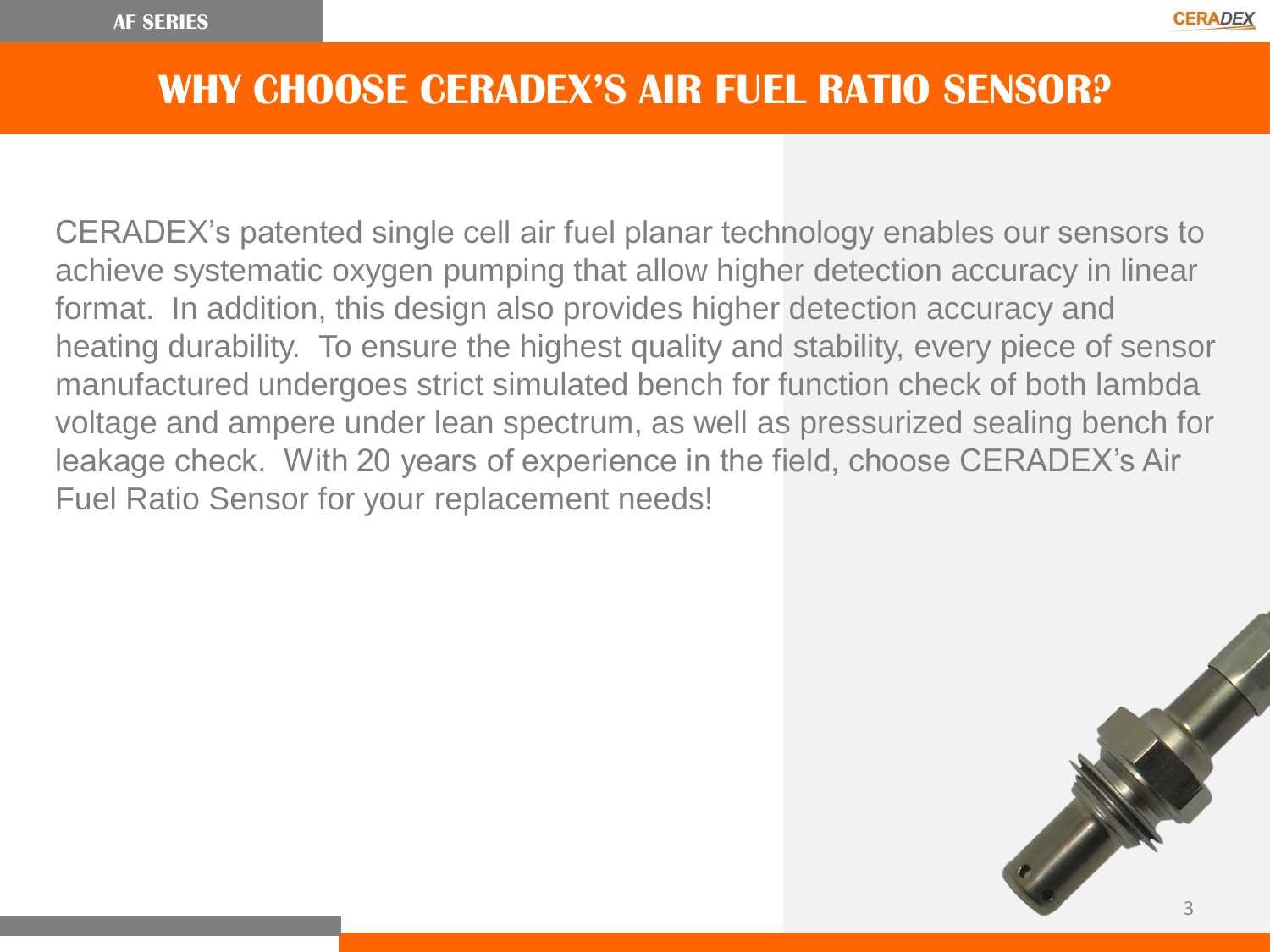## **SPECIFICATION**

| <b>Spec</b>                  | <b>Detail</b>                       |
|------------------------------|-------------------------------------|
| <b>Sensor Element</b>        | <b>High Sensitivity ZrO2</b>        |
| Technology                   | <b>Single Cell Current Limiting</b> |
| Circuitry                    | <b>Isolated Ground</b>              |
| <b>Frontal Tube</b>          | Double Layer                        |
| <b>Hex Nut</b>               | M18                                 |
| #Wires                       | $\overline{4}$                      |
| <b>Heating</b>               | <b>Heated</b>                       |
| <b>Fitting</b>               | <b>Direct Fit</b>                   |
| <b>Temperature Range</b>     | -40 $\circ$ C to 1200 $\circ$ C     |
| <b>Operating Temperature</b> | $>400 \circ C$                      |

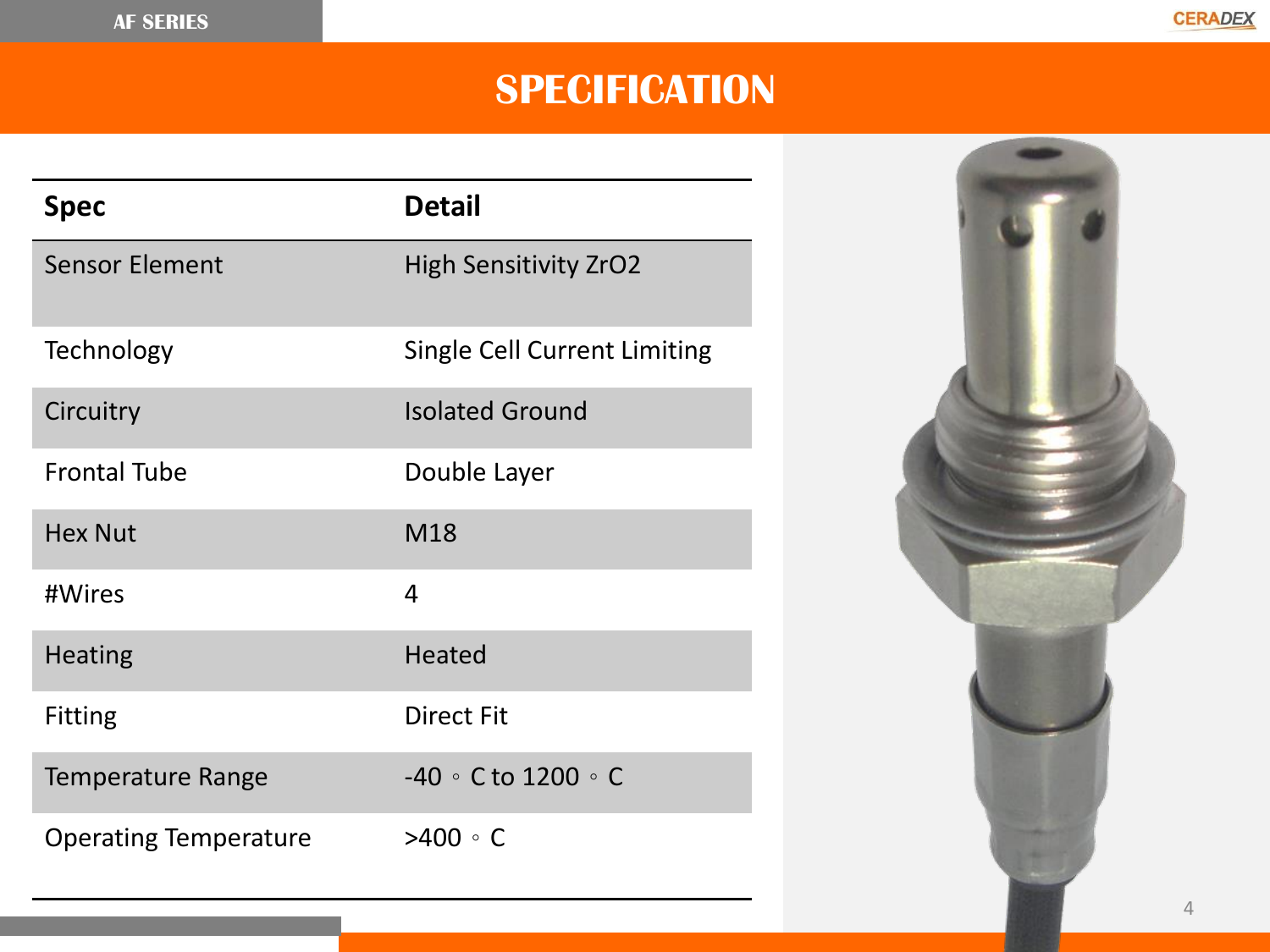## **FEATURES**

| <b>Single Cell</b><br><b>Current Limiting</b>  | • Single cell planar design provides higher<br>lean range detection accuracy as well<br>sensor heating durability |   |
|------------------------------------------------|-------------------------------------------------------------------------------------------------------------------|---|
| <b>Monolithic</b><br>Ceramic<br><b>Element</b> | • Allowing sensor to reach operation faster<br>and thus decrease light off time                                   |   |
| Formulated<br><b>Element</b><br>Surface        | • Better protection against thermal<br>variation within exhaust pipe                                              |   |
| Formulated<br><b>Protection Layer</b>          | • Keeps harmful gas from sensing element<br>to prevent damages to sensing catalyst                                | 5 |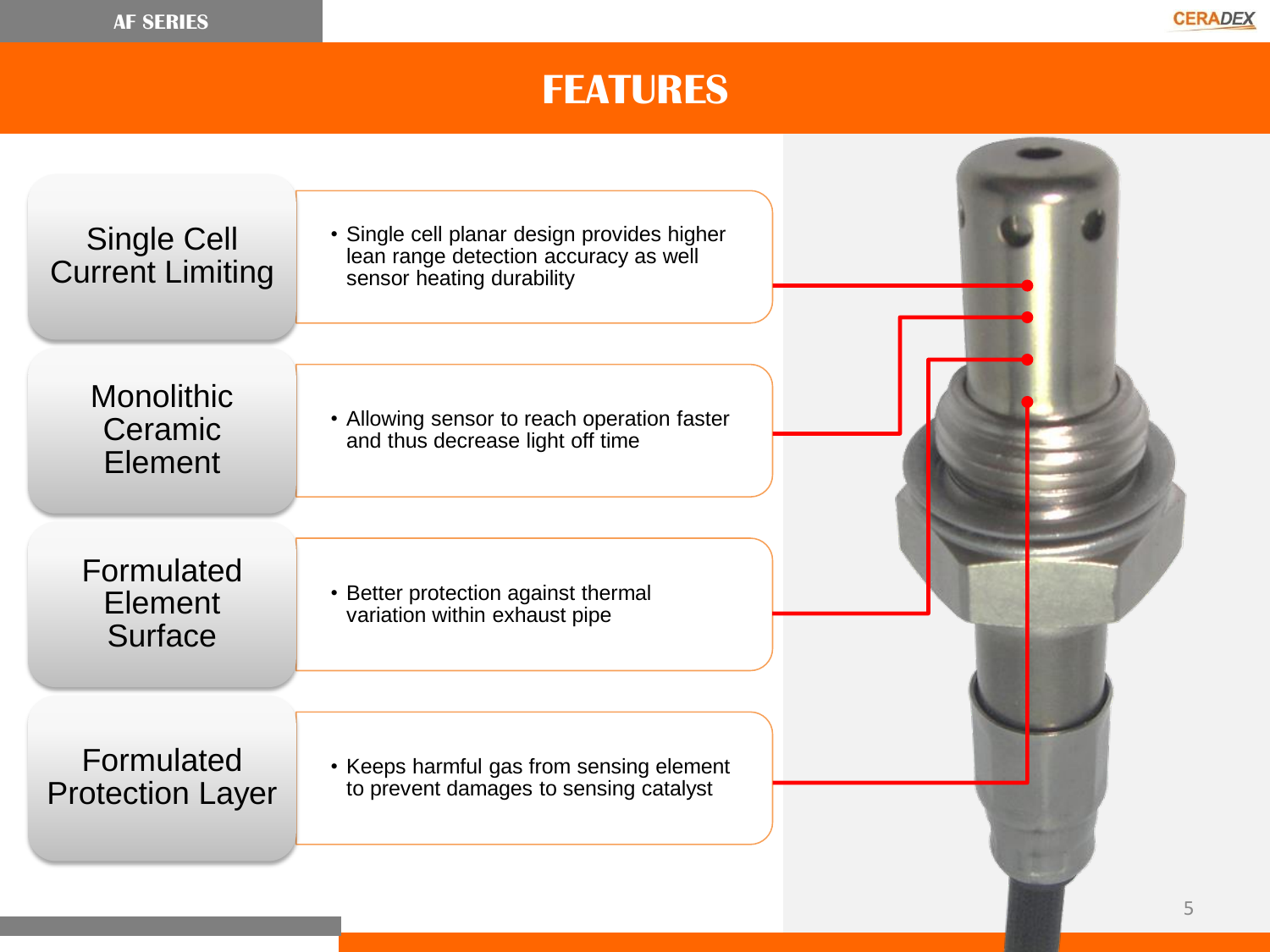### **FEATURES**

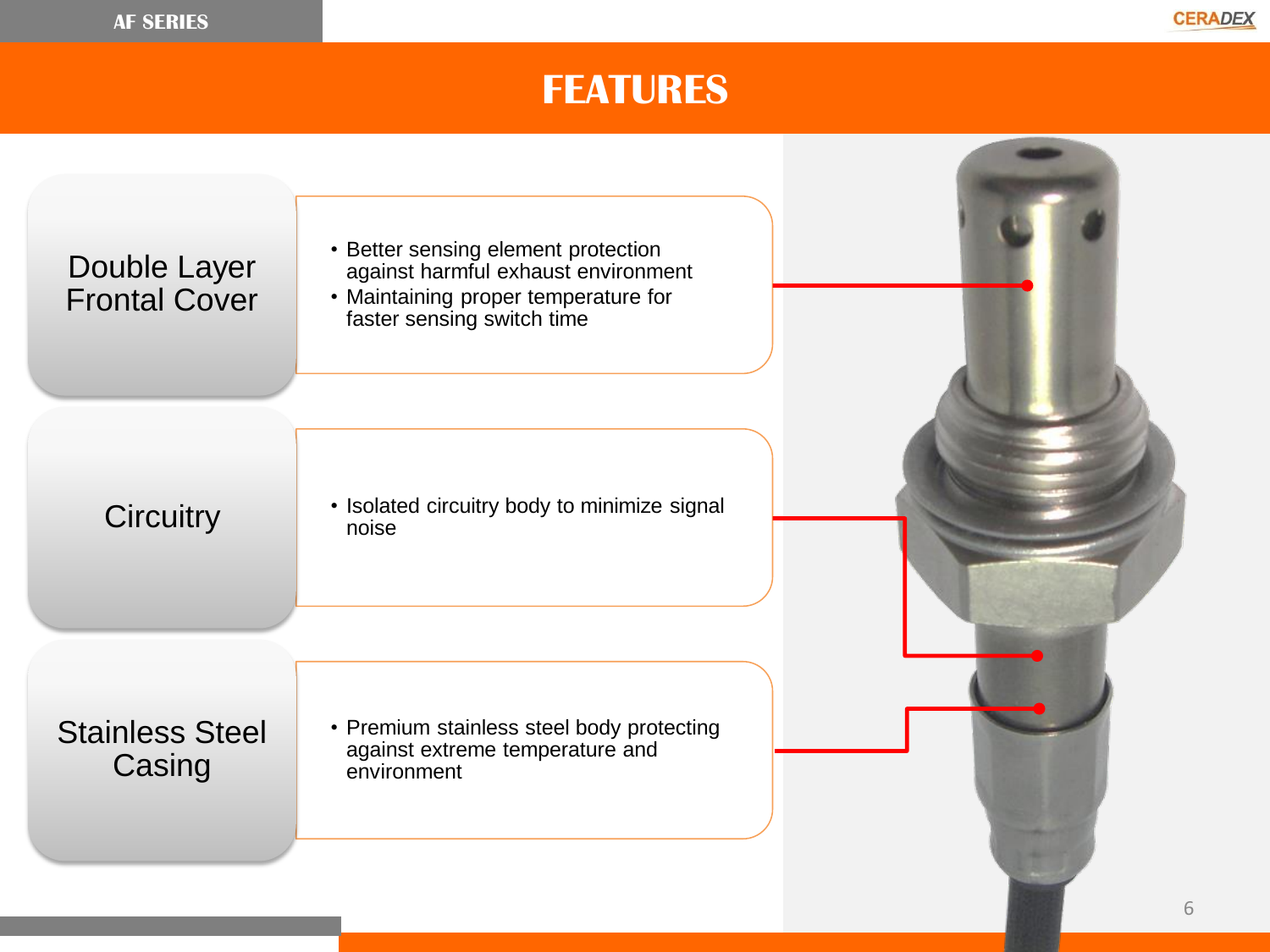### **PRODUCT VALIDATION**

| <b>Function</b> | • Burner, Connectivity                                                                                                     |
|-----------------|----------------------------------------------------------------------------------------------------------------------------|
|                 |                                                                                                                            |
| Mechanical      | • Wire pull, Pendulum, Thread torque,<br>Leakage                                                                           |
|                 |                                                                                                                            |
| Environment     | • Vibration (SGS), Thermal shock (SGS),<br>Fuel ingress, Water spray, Stone impact,<br>Salt mist (SGS), Temperature change |
|                 |                                                                                                                            |
| Durability      | • Engine bench, On vehicle, On taxi                                                                                        |

Oxygen sensor developed by CERADEX undergo series of tests to ensure quality and specification tolerance matching that of OEM. We gathered and referenced the methods of tests base on SAE, Bosch, and NGK standards, so that clients can feel safe about our products.

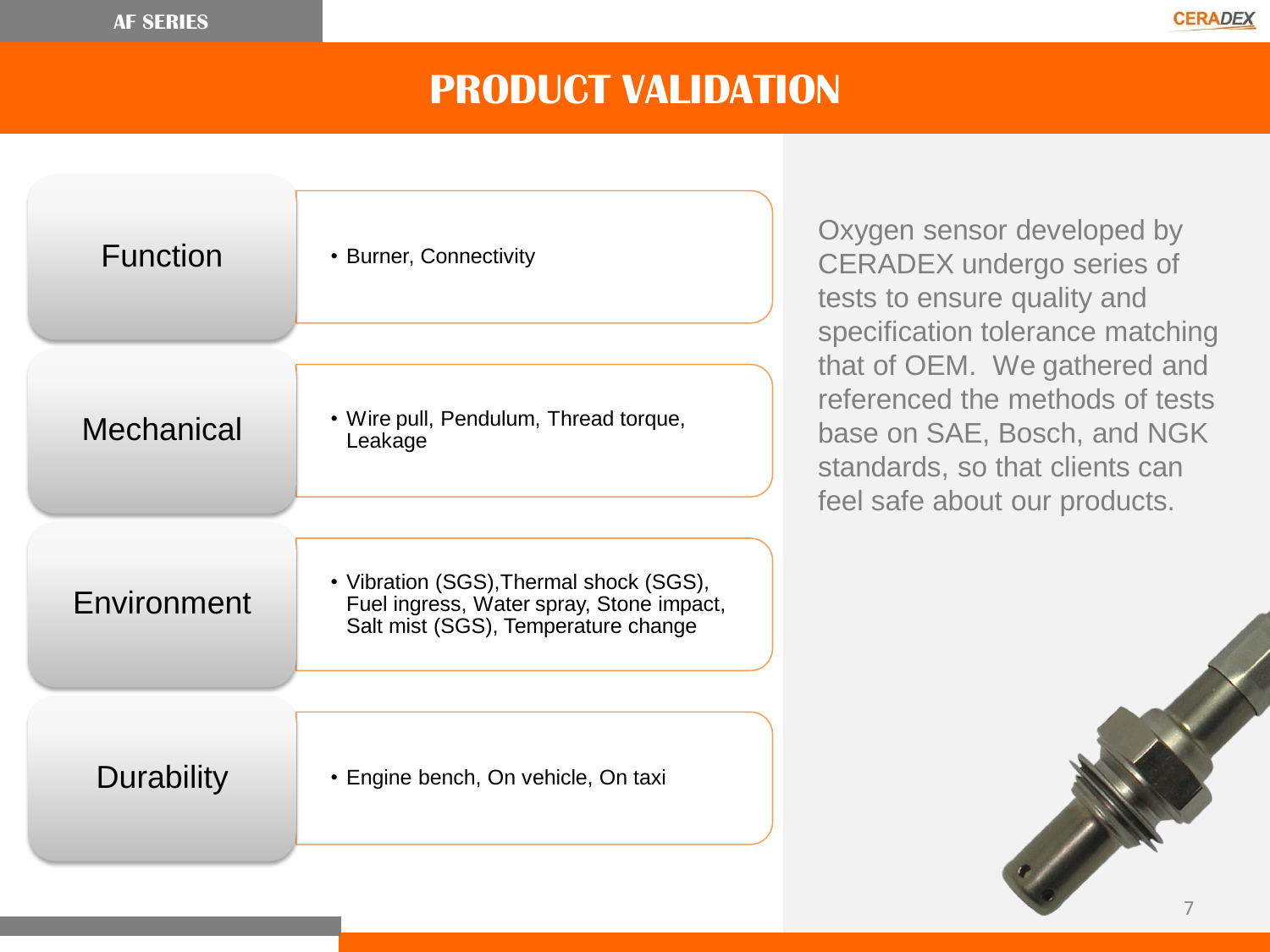#### **MATERIAL**

| <b>Raw Zirconium</b>           | • Japan, China       |
|--------------------------------|----------------------|
| <b>Stainless Steel</b><br>S310 | • Germany            |
| Catalyst<br>Compound           | • Germany, Japan     |
| <b>Heater</b>                  | • Japan              |
| <b>Teflon Wire</b>             | • Taiwan (UL1726)    |
| Connector                      | • OEM, Taiwan, China |

At CERADEX, we understand the importance of good material makes good product, especially with product such as oxygen sensor, where it is positioned in high temperature environment. Good materials increase product's lifecycle, maintaining healthy function, and uphold safety standard. This is why we source our materials from counties with high quality standard.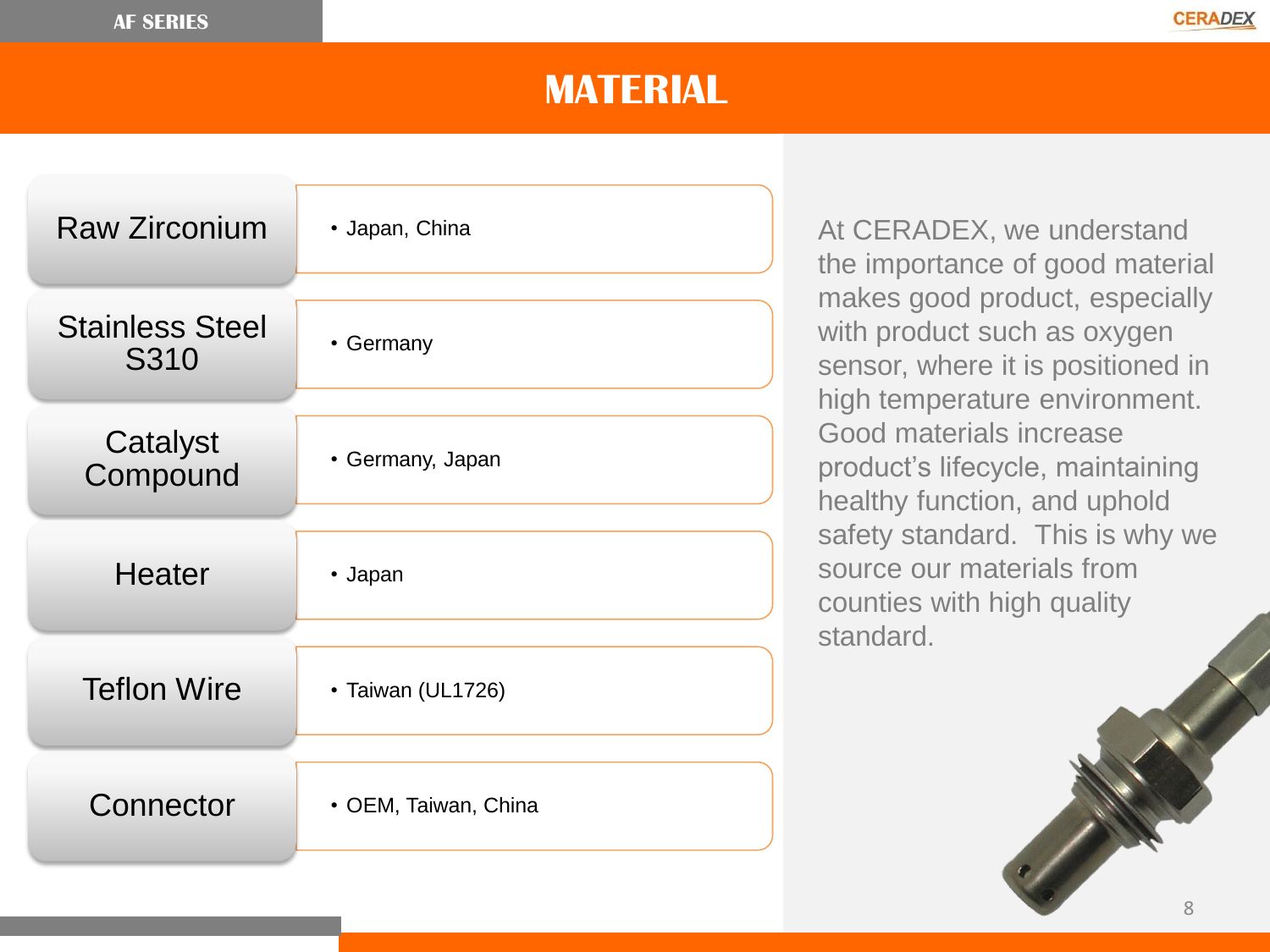

### **QC CHECK POINTS**